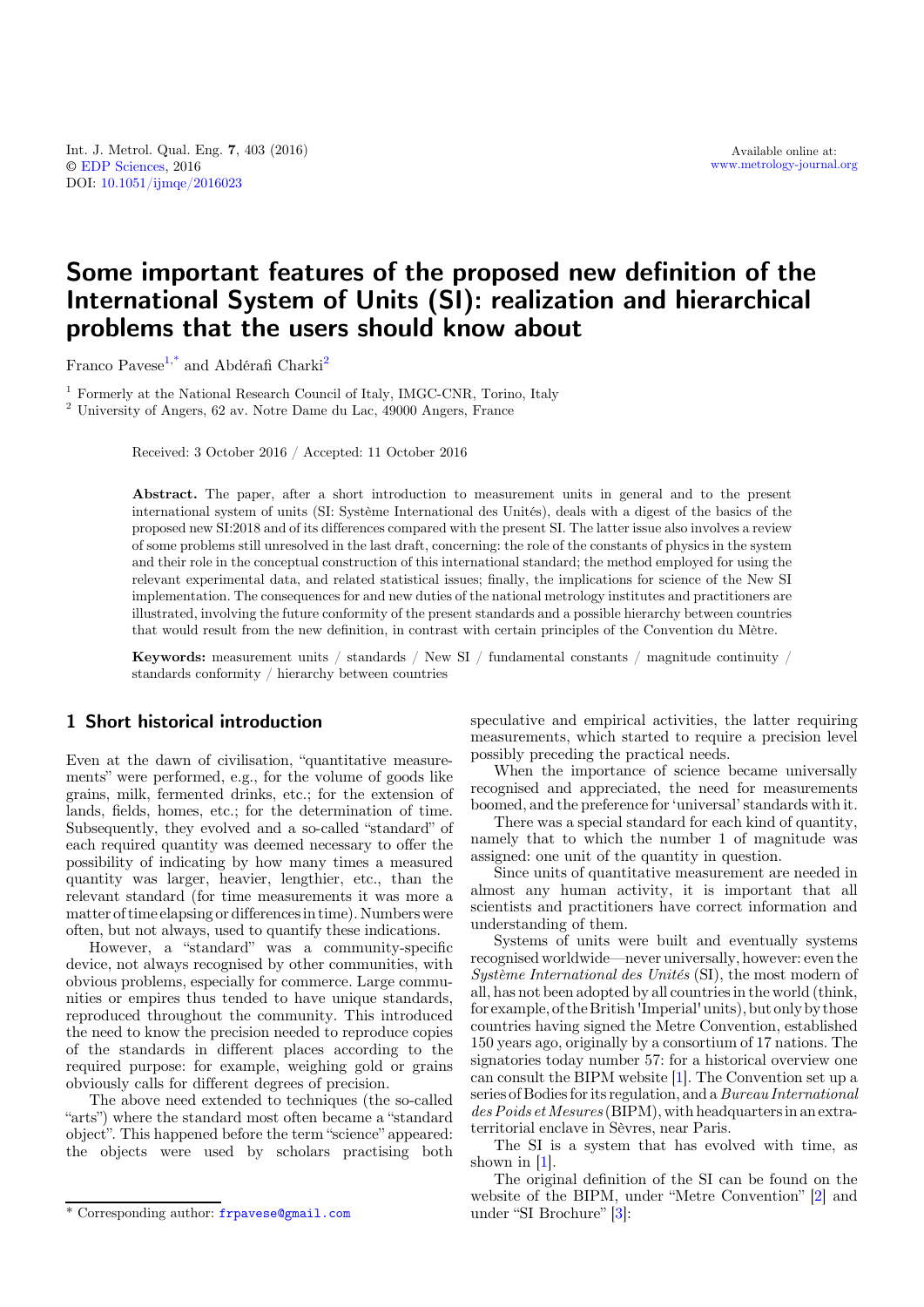<span id="page-1-0"></span>"The Convention was signed in Paris in 1875 by representatives of seventeen nations. . . . the Metre Convention established a permanent organizational structure for member governments to act in common accord on all matters relating to units of measurement. The Convention . . . remains the basis of international agreement on units of measurement. The BIPM now has fifty-seven Member States, including all the major industrialized countries." [[2\]](#page-9-0).

"This SI consists of a set of base units, prefixes and derived units, as described in these pages. The SI base units are a choice of seven well-defined units which by convention are regarded as dimensionally independent: the metre, the kilogram, the second, the ampere, the kelvin, the mole, and the candela. Derived units are formed by combining the base units according to the algebraic relations linking the corresponding quantities." [[3\]](#page-10-0).

"Les unités choisies doivent être accessibles à tous, supposées constantes dans le temps et l'espace, et faciles à réaliser avec une exactitude élevée" (from the official French text) [[3](#page-10-0)].

For the complex matter that is its subject, this paper is structured as follows: Section 2 illustrates the features required for a modern international system of units, with reference to the implementation in the present SI. Then [Section 3](#page-3-0) summarises the basic features of the proposed New SI according to the last draft available [\[4](#page-10-0)]. Here ends the descriptive part of the paper.

In what follows, the intention of the paper is to highlight in [Section 4](#page-5-0) the main advantages of the New SI and in [Section 5](#page-5-0) the main residual criticalities still under discussion, by means of a critical analysis of the definitions of the units as well as of a number of issues of conformity and hierarchy in the current and future standards, respectively.

The reader can refer to an ample bibliography, including free downloadable recent literature from the BIPM website, arXiv or [\[1](#page-9-0)–[5](#page-10-0)].

# 2 Mandatory features of a modern system of units, and the present SI

A sound system of units of modern conception must fulfil specific requirements, some of which are explicitly indicated in the above citations [\[2](#page-9-0),[3\]](#page-10-0). The units should be: – constants in time and space;

- organised in a rational system;
- easy to realise with high precision;
- accessible to everybody.

#### 2.1 Constancy of units in time and space

The constancy in space is desirable, to avoid the risk of the magnitude (see term 1.1 in  $[6]$  $[6]$ ) of the units not being valid everywhere in the earth or universe.

The constancy in time is the most crucial feature of the units, because any change would entail, in general, problems that are difficult to solve satisfactorily for the generality of users. The failure to satisfy this condition

would produce the need for conversion factors of numerical values between the old (e.g., the CGS) and new systems—not to mention a change of name to avoid confusion. In fact, every scientist or practitioner knows how many conversion factors between units exist (e.g., consult [\[7](#page-10-0)]) and how easy it is to miss something and introduce errors in the conversion; and consequently how difficult it is to compare results obtained using different systems of units.

A measurement unit must have a numerical value in its definition to fix the exact measure of magnitude intended for that 'kind of quantity' (see term  $1.2$  in  $[6]$  $[6]$ ). This is required because a unit has traditionally to be univocal irrespective of the precision of its realization in practice.

The way by which this property applies may vary depending on the nature of the unit and on the required type of measurement scale.

For example, let us consider first the case of an artefact materializing a specific unit (type (a) standard in Section 2.2 and Type 1 in  $[8,9]$  $[8,9]$  $[8,9]$ , which at present is the case for the unit of mass and of the object that is assigned the precise numerical value of 1 kg, the so-called IPK of BIPM: it is the 'realization' of the present-SI mass unit used in measurement.

One has to make a clear distinction between the uniqueness of this type of measurand (its definition being univocal) and possible physical changes to such an object: the former may be time independent; the latter can only be time dependent. The latter is mainly due to wear during use, and consequently is the object of studies and international concern; the former means in this case that the (solid) material object was perfectly defined.

However, in modern times, questions have arisen about the definition of the interface between the artefact and the environment: in fact, in the case of mass measurements, a vast literature exists about the pros and cons of performing measurements in vacuum, where it is assumed that, in principle, the interface should be more precisely defined. In the same field of mass standards, similar studies, much more refined, have been possible in the case of the "Avogadro Project", where the artefact is a silicon object of spherical shape.

The non-uniqueness in these cases comes from differences in composition of the solid mass causing local variability in density; and, of thickness of the adherent interface layer(s), having an effect different from zero on the actual dimensions of the object, i.e. adding additional mass to the object with possibly timedependent variability.

Also in the case of the first length standard, a graduated metal bar, a problem of non-uniqueness arose when the width and shape of the graduations engraved on the bar introduced non-uniqueness in the measurement of distances between graduations.

In both cases, the stipulation of an exact value (conventional value) was the only way to remove the non-uniqueness. This entails the need for a distinction between the exact conventional value and the result of any experimental realization of it—determination of the magnitude—that is affected by an uncertainty and needs data analysis.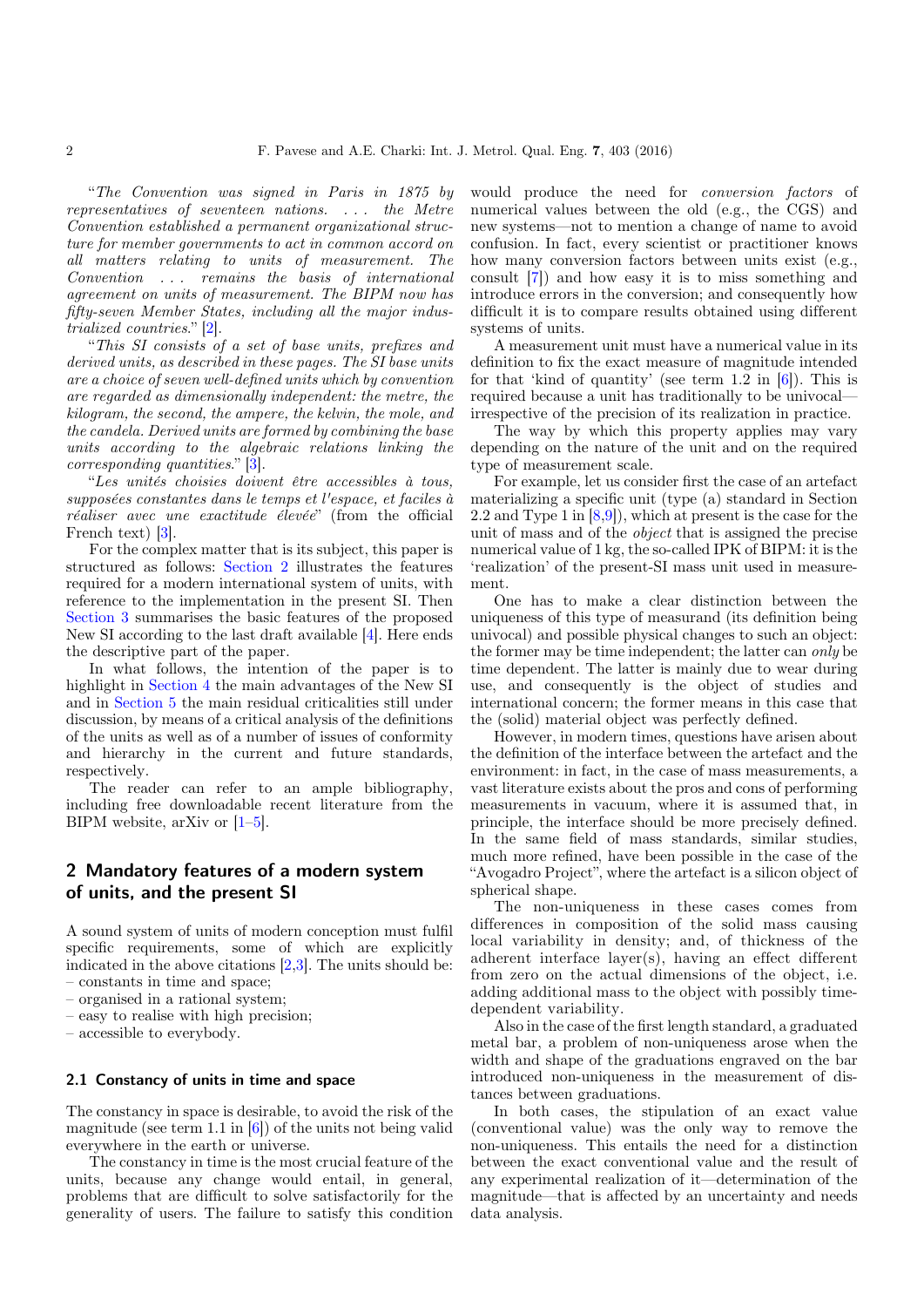<span id="page-2-0"></span>Considering now, instead, units defined by means of physical-chemical 'states' or 'parameters' or 'conditions' (type (b) standards in Section 2.2 and Type 2 in  $[8,9]$ ), let us consider the unit for temperature.

This case is additionally different from the previous ones discussed because the former concerned "extensive" quantities and the corresponding types of measurement scale, while temperature is an "intensive" quantity requiring a different type of scale (the terms extensive and intensive sometimes today being considered outdated) [[10\]](#page-10-0).

Limiting the illustration here to the non-uniqueness of the quantity, the intention in this case is to take advantage of a state of the matter that should have sufficient theoretical bases to ideally be considered unique. In the case of the temperature scale with the unit kelvin, such a state is presently the "triple point" of a specific substance, water.

Is it true, though? Term 2.11 in [\[6](#page-10-0)] indicates in Note 1: " ... owing to the inherently incomplete amount of detail in the definition of a quantity, there is not a single true quantity value but rather a set of true quantity values consistent with the definition". This means that, with the refinement of the uncertainty of the realizations, irrelevant details (properties) of a substance may become relevant, inducing non-uniqueness. For example, in the case of water, over the last couple of decades the specification of a conventional isotopic composition has been deemed necessary—formalised in 2005 [[11\]](#page-10-0).

The need for additional "details" in a definition also concerns the unit of time, where, for the second, the frequency of "the radiation corresponding to the transition between the two hyperfine levels of the ground state of the caesium 133 atom" [\[12](#page-10-0)] was chosen, however later specifying that "this definition refers to a caesium atom at rest at a temperature of 0 K" and, further, that "it is understood that the Cs atom at a temperature of  $T = 0$ K is unperturbed by black-body radiation".

In general, this was the fate of all units based on these types of definition: an affordable but undesirable need for evolution in time of those definitions to avoid significant non-uniqueness, not necessarily requiring change to the stipulated numerical value, simply attributed to the stipulated state.

The above facts were the principal reasons behind the idea of using more constants independent of any substance of physics and chemistry. Sometimes the need emerges instead of a brand-new definition of some, or all, units [\[1](#page-9-0)]. However, there is one very specific requirement of a system of units: implicitly a new definition must ensure the continuity of the magnitude with the previous definition of the same unit—by some authors called "constancy" in time of the unit (e.g., see  $[13]$  $[13]$ ).

## 2.2 Rational system of units

A system of units must be built according to a robust conceptual frame, so that there are not inconsistencies (either conceptual or factual) in its structure or in the set of numerical values used in the definition of the units.

This frame begins with the definition of the basic characteristics of the system: these are the quantities comprised in the system—generally a subset of the general set of all types of quantities that may require to be measured, excluding so far all the non-quantitative measurements and how they are named and related to each other.

Concerning how they are related to each other, it is desirable that the system be of the type called "coherent", in other words that in the algebraic relations between the units no numerical factors are needed. The present SI is a coherent system for the set of "base quantities".

The setting of "base quantities" is another way to interrelate different quantities and their units: for the present SI, as spelled out in the text in [\[3](#page-10-0)] reported in Section 2, this means that all the units outside the set of base units are called "derived" and are "formed by combining the base units according to the algebraic relations linking the corresponding quantities". In the initial SI (1889, MKS system), the base units were three, namely length, mass and time; then there were four (1946, MKSA system, or Giorgi system) with the addition of the unit for electrical current. Currently, and this since 1948, there are seven, with the addition of the units for temperature, amount of substance and luminous intensity.

Up to that stage of the conceptual construction, no numerical values need be indicated.

However, from then on the definition of any unit requires the specification of at least one numerical value: this indicates the condition that the relevant property (e.g. length) must comply with, for the value 1 (or unitary difference) to be assigned in the proper scale. This value is deemed to be independent of realization uncertainty, irrespective of the type of data treatment.

The SI, even the present one, is built according to the principles indicated. The definition of the system presently consists of the definition of seven base units, in which a numerical indication of the magnitude of each unit is specified. In the specific jargon, it is of the type called "Explicit Unit Definition" (EUD).

Each of the base units is individually defined. The present definitions comprise different types:

- (a) Make use of an artefact: e.g., for mass "The kilogram is the unit of mass; it is equal to the mass of the international prototype of the kilogram";
- (b) Make use of a physical state or condition: e.g., for temperature "The kelvin, unit of thermodynamic temperature, is the fraction 1/273.16 of the thermodynamic temperature of the triple point of water". A similar approach for time, amount of substance and luminous intensity;
- (c) Define a realization method of the unit, e.g. for length: "The metre is the length of the path travelled by light in vacuum during a time interval of 1/299 792 45 8 of a second". With a similar approach for electrical current.

(Actually, the type (a) and (b) base units also define indirectly a so-called "realization method", to be implemented with a procedure (not to be confused with the "mise en pratique" [[11\]](#page-10-0) which is a (set of) approximations of the definition), according to clause 2.6 of VIM  $|6|$ .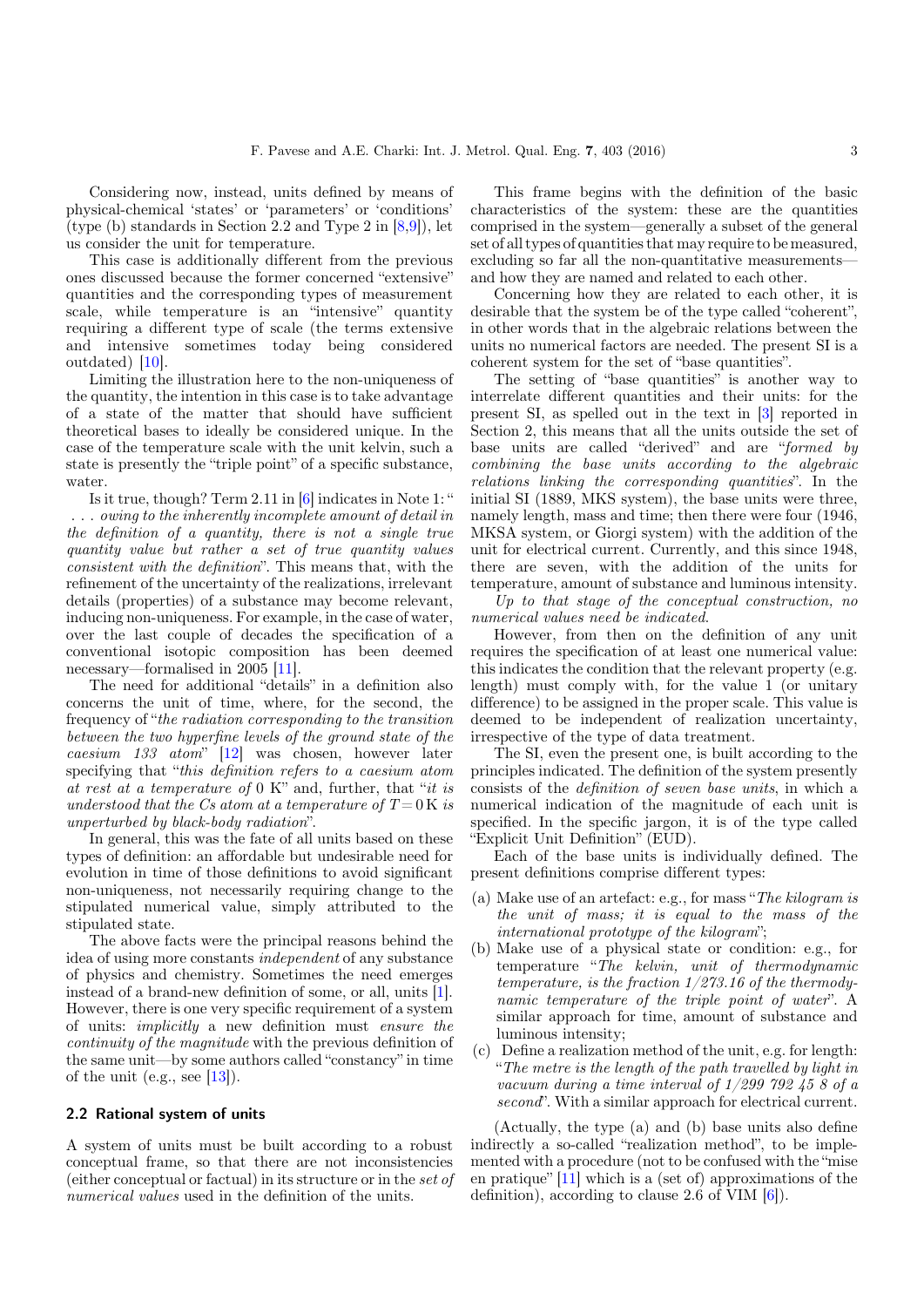<span id="page-3-0"></span>At present, four base units violate the indication of the French text of the SI Brochure that "les grandeurs de base sont, par convention, considérées comme indépendantes" (Section 1.2 in [[3\]](#page-10-0)), because, using for convenience some derived units too, the definition of: the unit of length involves the second; the unit of amount of substance involves the kilogram; the unit of electric current involves the newton and the metre; the unit of luminous intensity involves the hertz, the watt and the steradian.

This fact has important consequences on a property that is mandatory for any system of units, and consequently often assumed to be achieved by the SI: its internal consistency.

For base units defined independently of each other, consistency is automatically, i.e. intrinsically, achieved: the numerical values, i.e. their magnitudes, can be assigned arbitrarily.

For base units dimensionally inter-dependent, consistency cannot be assumed, nor can it be precisely implemented. For non-independent definitions, one can only verify formal or logical consistency, the latter in the sense of a syntactic property relating unit definitions, but this can only be proved to a certain 'degree' and can be somewhat problematic.

There is another, more specifically metrological, meaning of the term consistency that is often used. It is defined in [[6\]](#page-10-0) as a kind of "metrological compatibility", a property of a set of experimental determinations affected by uncertainty. For details see [[14\]](#page-10-0).

#### 2.3 Easy high-precision implementation

This is a basic requirement for all users, from practitioners to top metrologists, because this system is assumed to be used in any country at any level of precision.

Metrology—and thus the implementation and use of a system of units—is a hierarchical frame with scientific, technical, but also legal aspects. This is because the system must assure the *traceability* of the measurements, and consequently of the standards. In VIM [\[6](#page-10-0)] "metrological traceability" is defined as the "property of a measurement result whereby the result can be related to a reference through a documented unbroken chain of calibrations, each contributing to the measurement uncertainty", implying that "metrological traceability requires an established calibration hierarchy", as stated in Note 2 of clause 2.41. Consequently, only those laboratories and users can sit at the top of the hierarchy who can demonstrate having realised the definitions of the relevant measurement units.

In the case of the present SI, this means having implemented the "definitional method" included in the definition of each unit. The standards of those not having implemented them, in any other country, therefore, will necessarily depend on the calibration of local national standards against one of the standards of another country which has achieved that goal. As a consequence of this fact, the former stay at a lower step of the international hierarchical metrological ladder, with the latter at the top. However, this hierarchy applies only on free decision of each single country and only for specific units.

## 2.4 The system of units should be accessible to everybody

All the signatory countries of the Metre Convention are supposed to benefit equally from access to the whole of the Convention. This means that, in principle, all the National Metrological Institutes (NMI), which are at the top of their national metrological hierarchies, should be able, if they so wish, to get to the top of the international metrological ladder for the units of their interest. It is not a matter of precision, because each NMI in its country is at the peak of national traceability, irrespective of the precision it supplies: it only has to fit national needs. On the other hand, accessibility means that, should any country decide to raise the ultimate precision of its standards to the highest international state-of-the-art level, the system of units should facilitate that task, with a reasonable limitation of the complexity required and the resources necessary to reach that goal.

In the case of the present SI, the definitional methods have demonstrated sufficient easiness. However, in some cases, the implementation of the definitional methods can be a serious limitation, especially when considering that new methods may have been developed in the meantime, often superior to the definitional one.

The addition of a mise en pratique [[15\]](#page-10-0) for each base unit was intended to extend the flexibility of the NMIs in realising the standards. However, though already a useful development, it is restricted to a lower-rank status by the current base unit definitions (see [Tab. 1](#page-4-0)) [\[16](#page-10-0),[17\]](#page-10-0).

## 3 Summary of the SI:2018

The proposed change of definition is usually named "New SI", or "revised SI". Its current deadline for promulgation is set at 2018. The use only of 'constants' in the definition has been proposed—with stipulated numerical values.

## 3.1 Definition of the SI:2018

The following "Definition of the SI" is reported in the last available draft [\[4](#page-10-0)]:

"The International System of Units, the  $SI$ , is the system of units in which:

- the unperturbed ground state hyperfine splitting frequency of the caesium 133 atom  $\Delta v_{\rm Cs}$  is 9 192 631 770 Hz,
- the speed of light in vacuum c is  $299\,792\,458\,\mathrm{m/s}$ ,
- $-$  the Planck constant h is 6.626 070 040  $\times 10^{-34}$  J s,
- the elementary charge e is  $1.6021766208 \times 10^{-19}$  C, (1)
- the Boltzmann constant k is  $1.380\,648\,52 \times 10^{-23}\,\mathrm{J/K}$ ,
- $-$  the Avogadro constant  $N_A$  is  $6.022140857 \times 10^{23} \text{ mol}^{-1}$ ,
- the luminous efficacy  $K_{\rm cd}$ of monochromatic radiation of  $frequency~540 \times 10^{12} \mathrm{Hz}$  is 683 lm/W.

The numerical values of the seven defining constants have no uncertainty".

The constants (no longer labelled "fundamental" since 2015) are of five different types:

– for time a specific electronic transition  $\Delta v_{\text{Cs}}$  of a specific  $substance$ ,  $133Cs$ —the same as used at present;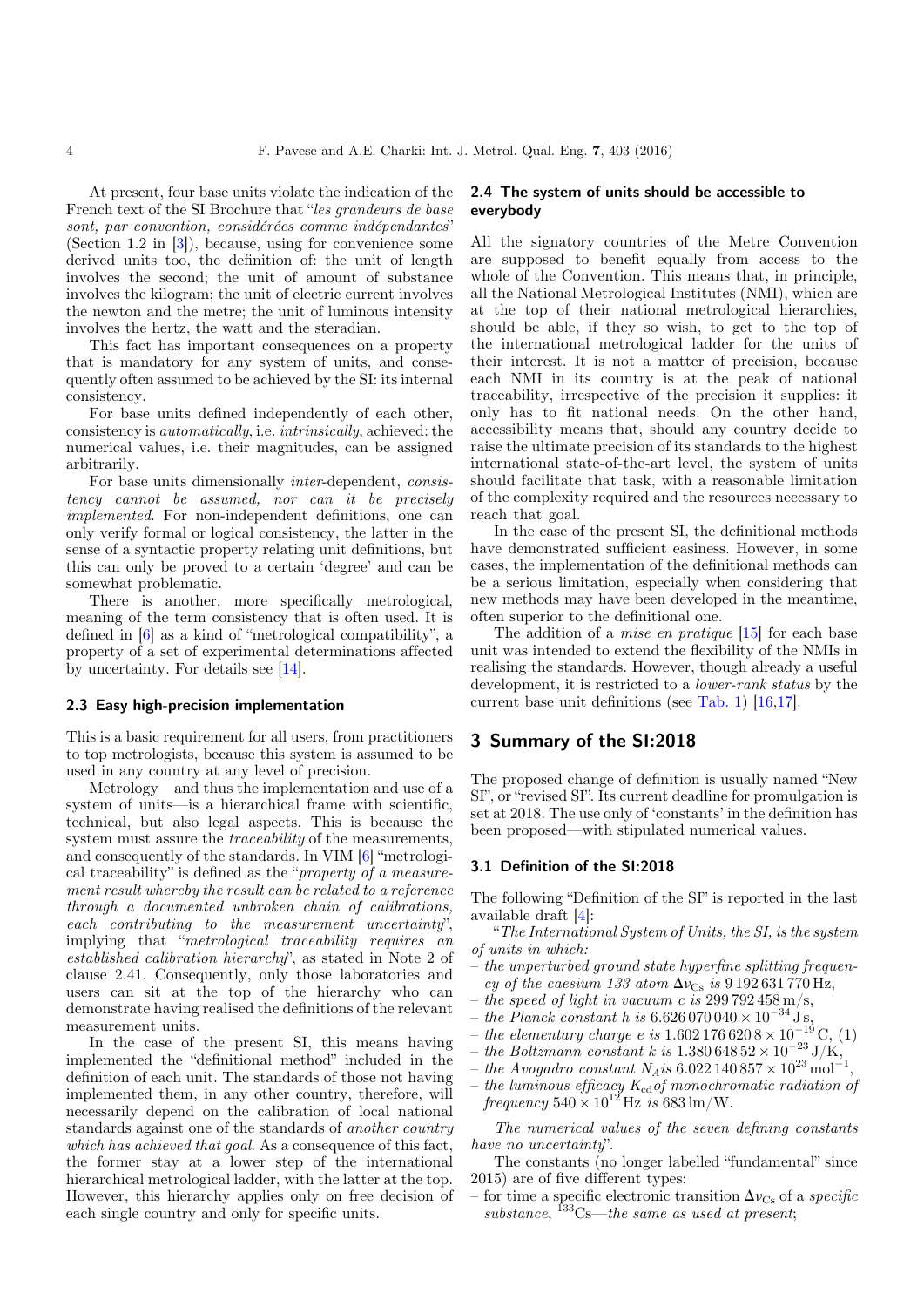<span id="page-4-0"></span>Table 1. Metrological ladder for the SI (example: length).<sup>a</sup>

| Traceability Today |                          | New SI                                                                                                       |
|--------------------|--------------------------|--------------------------------------------------------------------------------------------------------------|
| Top                | Definitional method.     | No definitional method.                                                                                      |
|                    |                          | Method using "distance" and "time interval" <b>Condition</b> : to reproduce the stipulated constant(s) value |
| $-1$               | <i>Mise</i> en pratique. | " <i>Primary</i> " methods.                                                                                  |
|                    | Other method(s):         | $c_0$ and t explicitly in the model                                                                          |
|                    | frequency and period     |                                                                                                              |
| $-2$               | Secondary methods.       | <i>Mise</i> en pratique.                                                                                     |
|                    | Other method(s):         | Other method(s): $frequency$ and period                                                                      |
|                    | stabilised laser         |                                                                                                              |
| $-3$               | Workshop methods.        | Secondary methods.                                                                                           |
|                    | Gauge blocks             | Other method(s):                                                                                             |
|                    |                          | stabilised laser                                                                                             |
| $-4$               | Lower ranks              | Workshop methods:                                                                                            |
| $\cdots$           | $\cdots$                 | gauge blocks, $\ldots$                                                                                       |

 $^{\rm a}$  See term in [\[6\]](#page-10-0).

- for luminous intensity, a technical constant  $K_{\text{cd}}$ , of physiological origin—the same as used at present;
- for electrical current, the elementary charge  $e$ , via the fine-structure constant  $\alpha = e^2/(2c \varepsilon_0 h);$
- for temperature and amount of substance, the Boltzmann constant k and the Avogadro constant  $N_A$ , respectively, considered two 'conversion factors';
- for length and mass, the speed of light in vacuum  $c$ —the same as at present—and the Planck constant  $h$ , respectively, the only two real "fundamental" constants.

This can be called the 'group-definition'—in jargon, it is of the type called "Explicit Constant Definition" (ECD) or "Global Constant Definition" (GCD), since these constants should be considered and treated as a group.

It is indicated as a sufficient new SI definition.

Table 1 in [[4\]](#page-10-0) indicates that these constants define the following units:  $\overline{H}z = s^{-1}$ ,  $ms^{-1}$ ,  $Js = kg m^2 s^{-1}$ ,  $C = As$ ,  $\mathrm{J}\,\mathrm{K}^{-1},\ \mathrm{mol}^{-1},\ \mathrm{lm}\,\mathrm{W}^{-1}\!=\mathrm{cd}\,\mathrm{sr}\,\mathrm{W}^{-1}.$ 

## 3.2 Definitions of the SI:2018 units: base units

Additionally to the group definition of the constants, in [\[18](#page-10-0)] it was also stated that: "The SI may alternatively be defined by statements that explicitly define seven individual base units: the second, metre, kilogram, ampere, kelvin, mole, and candela. These correspond to the seven base quantities time, length, mass, electric current, thermodynamic temperature, amount of substance, and luminous intensity. All other units are then obtained as products of powers of the seven base units, which involve no numerical factors; these are called coherent derived units".

However, in the more recent draft [\[4](#page-10-0)], the position is different: the "description in terms of base and derived units is maintained in the present definition of the SI, but has been reformulated as a consequence of adoption of the defining constants". The reason for this can be found in the statement that "Preserving continuity is an essential feature of any changes to the International System of Units". Moreover, "the definitions of the traditional base units of the  $SI \ldots$  follow from the definition of the seven defining constants".

Therefore, the definition for each single base unit is also provided. At present, the above statement is implemented in [[4\]](#page-10-0) for each of the seven base units as follows:

- $-$  "The second, symbols, is the SI unit of time. It is defined by taking the fixed numerical value of the caesium frequency  $\Delta v_{\text{Cs}}$ , the unperturbed ground-state hyperfine splitting frequency of the caesium 133 atom, to be 9 192 631 770 when expressed in the unit Hz, which is equal to  $s^{-1}$  for periodic phenomena."
- $-$  "The mole, symbol mol, is the SI unit of amount of substance of a specified elementary entity, which may be an atom, molecule, ion, electron, any other particle or a specified group of such particles. It is defined by taking the fixed numerical value of the Avogadro constant NA to be  $6.022140857 \times 10^{23}$  when expressed in the unit  $\mathrm{mol}^{-1}$ ."
- $"The metre, symbol m, is the SI unit of length. It is defined$ by taking the fixed numerical value of the speed of light in vacuum c to be 299 792 458 when expressed in the unit  $ms^{-1}$ , where the second is defined in terms of the caesium frequency  $\Delta v_{\text{Cs}}$ ."
- "The kilogram, symbol kg, is the SI unit of mass. It is defined by taking the fixed numerical value of the Planck constant h to be  $6.626070040 \times 10^{-34}$  when expressed in the unit J s, which is equal to  $\text{kg m}^2 \text{s}^{-1}$ , where the metre and the second are defined in terms of c and  $\Delta v_{\text{Cs}}$ ."
- "The ampere, symbol  $A$ , is the SI unit of electric current. It is defined by taking the fixed numerical value of the elementary charge e to be  $1.6021766208\times10^{-19}$  when expressed in the unit  $C$ , which is equal to A s, where the second is defined in terms of  $\Delta v_{\text{Cs}}$ .
- "The kelvin, symbol K, is the  $SI$  unit of thermodynamic temperature. It is defined by taking the fixed numerical value of the Boltzmann constant k to be  $1.380\,648\,52\times10^{-23}$  when expressed in the unit  $\rm J K^{-1}$ , which is equal to kg m<sup>2</sup>s<sup>-2</sup>K<sup>-1</sup>, where the kilogram, metre and second are defined in terms of h, c and  $\Delta v_{\text{Cs}}$ ." – "The candela, symbol cd, is the SI unit of luminous
- intensity in a given direction. It is defined by taking the fixed numerical value of the luminous efficacy of monochromatic radiation of frequency  $540 \times 10^{12}$  Hz,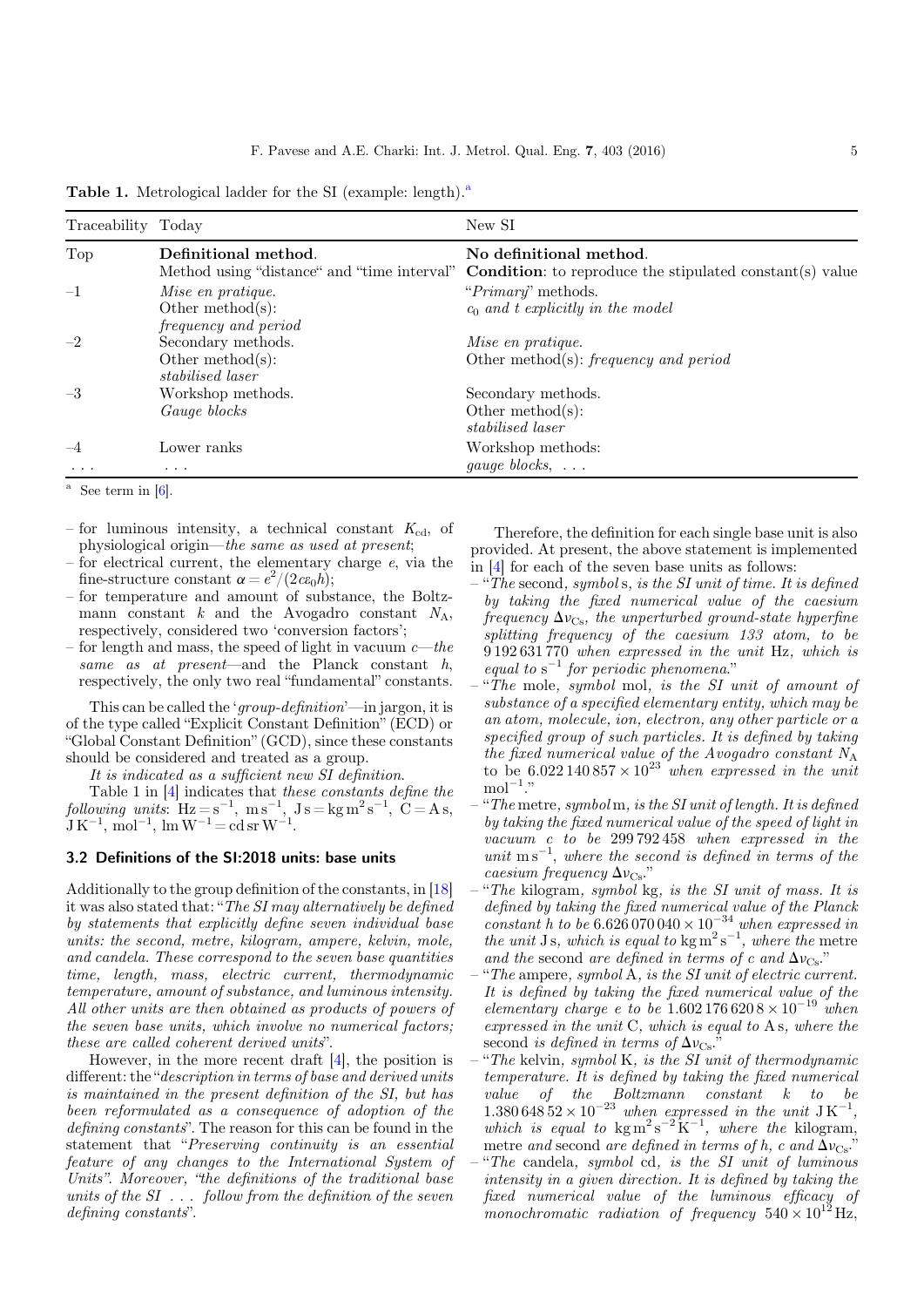<span id="page-5-0"></span> $K_{\mathrm{cd}},$  to be  $683$  when expressed in the unit  $\mathrm{lm} \, \mathrm{W}^{-1},$  which is equal to  $\text{cd} \text{sr} \text{W}^{-1}$ , or  $\text{kg}^{-1} \text{m}^{-2} \text{s}^3 \text{cd} \text{sr}$ , where the kilogram, metre and second are defined in terms of h, c and  $\Delta v_{\text{Cs}}$ ".

The above definitions imply that the present base units —second, metre, kilogram, ampere, kelvin, mole, and candela—remain in the "New SI", however with totally differently-based definitions and function: *they are no* longer the definition of the SI (see Sect. 5.1).

They are maintained in order to fulfil the "continuity condition" and are indicated to "follow" from the SI definition—the 'group' definition of the constants. In all instances, some units remain undefined even in the above definitions: Hz, J, lm, W, and sr are defined as derived units only later in the conceptual roadmap.

# 4 Basic features of the SI:2018

The proposal of the "New SI" to anchor the magnitude of the base units to constants entails some basic new features that are the pillars of the new definition and can be considered an interesting improvement with respect to the present SI. They are summarised here.

Internal consistency of the base-unit system. Only a degree of consistency can be checked, because four of the seven constants (c (also called  $c_0$ ), h, e, k (also called  $k_B$ )) are multi-dimensional, so an arbitrary choice of unit magnitudes is not allowed. For stipulation, the present values of the seven constants were obtained by making use of the CODATA studies [\[19](#page-10-0)], which fix the (minimum) degree of consistency that is acceptable for the SI from now on. This is an important asset of the proposal. See end of [Section 2.2](#page-2-0) for more on this issue.

Continuity (constancy) of the unit magnitude. The continuity requirement (also called constancy in time of the unit magnitudes) is stressed in the proposal as a basic need. Because of this requirement, the set of basic units is taken unaltered from the present SI, but only as to the base quantities and unit denominations, while the definition of the base units is now founded on the same constants as the group definition. In addition, since the stipulated values of the constants arise from the present-SI, the magnitudes of those constants are assumed to remain unaltered. See [Section 2.1](#page-1-0) for more on this issue.

Actually, only the use of three of the seven constants is new: h, k and e. In fact,  $\Delta v_{\text{Cs}}$ ,  $c_0$ ,  $N_A$  and  $K_{\text{cd}}$  are already included in the present-SI definitions.

Lack of definitional methods. In the New SI there is no longer a definitional method specified for each base unit. This is perhaps the most important practical change in the features of the SI of interest to top-level practitioners. This issue is illustrated in [Table 1,](#page-4-0) which compares the present and the future situations: see [Section 5.2.1](#page-7-0) for more on this issue. It means that "the realizations are separated conceptually from the definitions" [[4\]](#page-10-0).

In addition, to be on the top step of thehierarchicalladder, an institute should now demonstrate that its standards comply with the new condition set by SI:2018: that, by using them, it is able to be consistent with the stipulated

value of each relevant constant—in the past it had only to demonstrate that it possessed consistent realizations of the relevant "definitional methods".

Lack of reference to any specific substance: uniqueness. The preference for use of constants in the strict sense though of different types, see [Section 3.1](#page-3-0)—is born of the fact that they are not a property of any specific substance. Only for time, whose definition is formulated differently from the present one but is basically the same, the atomic transition is still one of 133Cs. The advantage is that of a unique property of the constants: their lack of definitional non-uniqueness—see [Section 2.1](#page-1-0) for more on this issue.

Consequently, the "value of a constant" is the only relevant property here, which is intrinsically invariant in time and space. The numerical value, instead, is contingently assigned as the 'best' available at the time of the SI change of definition.

## 5 Main criticalities in the SI:2018 2016 draft

#### 5.1 Concerning unit definitions

In this sub-section, only the main issue will be illustrated, concerning the conceptual frame of the new definition: it is based on an analysis that can be found in [[20,21](#page-10-0)].

The SI-2018, by contrast with the present one, is structured into two conceptual 'frames', which will be called here A (constants) and B (base units), and which can be found in the text of the 2016 Draft [\[4](#page-10-0)] in the following order.

General principles

(A1) Certain advantages recognised in the present SI have "led to the decision to define all units with the help of defining constants";

(B2) The "description in terms of base and derived units is maintained in the present definition of the SI, but has been reformulated as a consequence of adoption of the defining constants";

"Definition of the SI"

(A3) For 'group-definition', see [Section 3.1.](#page-3-0) For each constant, it is of the type: "the [constant] [symbol] is [numerical value] [present-SI units]", where the indicated units, single or algebraic combination, can be formed by either present base units or derived units. For example, "the Planck constant h is  $6.626070040 \times 10^{-34}$  J s";

(A4) Table 1 in [\[4](#page-10-0)] has the caption "The seven defining constants of the SI, and the seven corresponding units they define", where the name, symbol, numerical value and " $\ddot{Unit}$ " are given, for example for h is  $\text{Js} = \text{kg m}^2 \text{s}^{-1}$ , where the initial units are then spelled out in terms of only the present base units, except for the luminous efficacy  $K_{\mathrm{cd}},$ which is  $\text{Im } W^{-1} = \text{cd } \text{sr } W^{-1}$ , where a derived unit and a special name unit are indicated;

Definitions of the base units

(A5–B5) "Preserving continuity is an essential feature of any changes to the International System of Units, which has always been assured in all changes to the definitions. The numerical values of the defining constants have been chosen to be consistent with the earlier definitions insofar as advances in science and knowledge allow";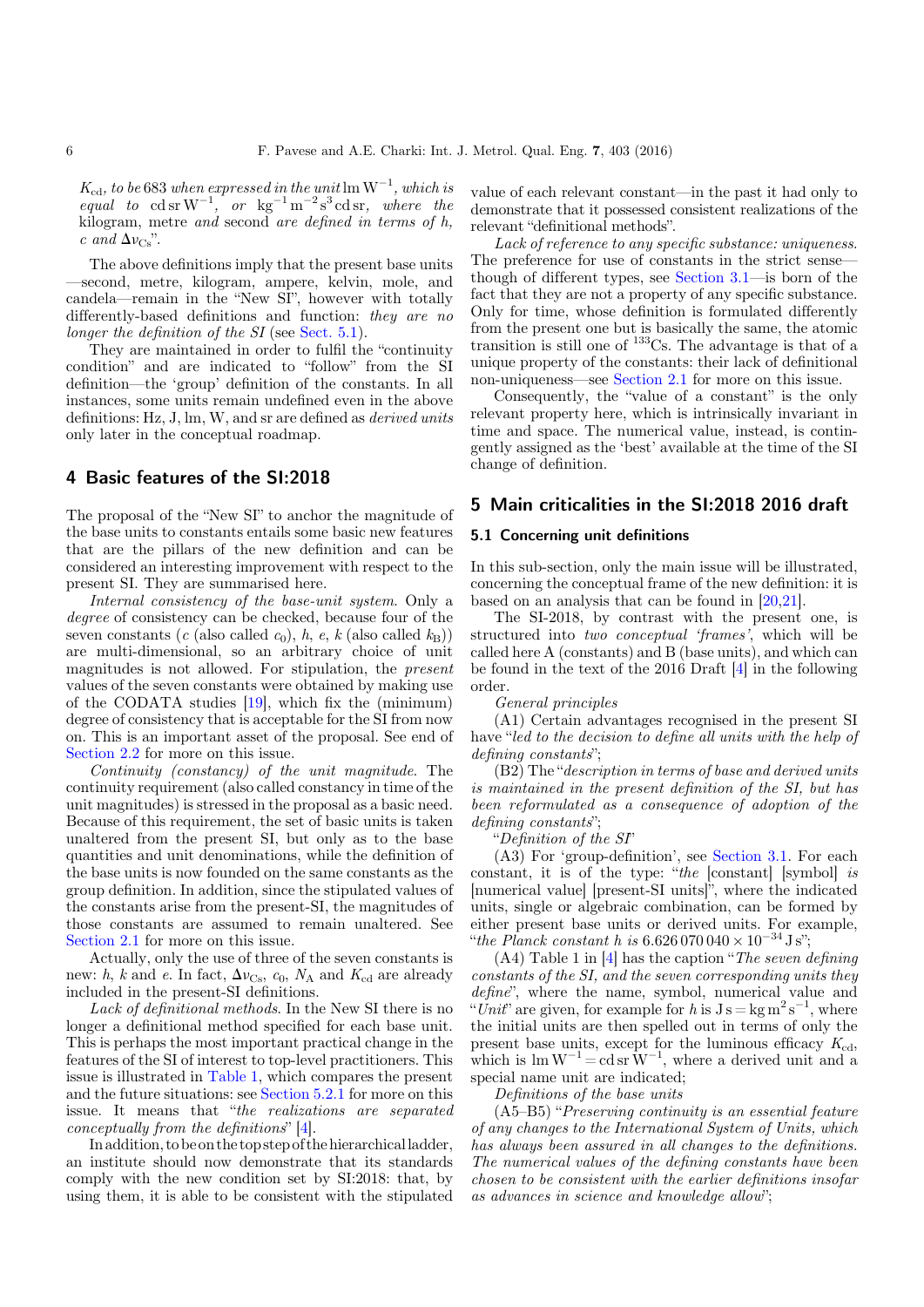(B6) "The definitions of the traditional base units of the SI, as listed in Table  $2 \vert 4 \vert$ , follow from the definition of the seven defining constants";

(B7) The new definition of each of the seven present base units is provided. They are reported here in [Section 3.2.](#page-4-0) For each base unit, it is of the following type: "[The base unit] is defined by taking the fixed numerical value of [one constant, different for each base unit], to be [numerical value] when expressed in the [present-SI units], where the [other present-SI base units indicated] is [or are] defined in terms of the [(other) relevant constant indicated in the group definition<sup>"</sup>. For example, "*the kilogram*  $\ldots$ is defined by taking the fixed numerical value of the Planck constant h to be  $6.626070040 \times 10^{-34}$  when expressed in the unit J s, which is equal to kg  $m^2 s^{-1}$ , where the metre and the second are defined in terms of c and  $\Delta v_{\text{Cs}}$ ";

Definitions of the derived units

(B8) Table 4 [[4\]](#page-10-0), "The [derived] 22 SI units with special names and symbols": "Derived units are defined as products of powers of the base units", namely the joule (J), hertz (Hz), watt (W), coulomb (C), lumen (lm) and steradian  $(sr)$ .

The splitting of the New SI structure into two frames involves a number of difficulties as regards correct implementation, many still unresolved.

#### 5.1.1 Group definition (frame A)

There is an obvious flaw in the conceptual sequence. In fact, at step A3 concerning the definition of the SI, the new definitions of the base and derived units have not yet been provided: it is improper in a definition to refer to a prior knowledge of the reader about the existence of certain previous units—statement B2 in itself is not sufficient to alleviate the problem.

It is not possible to disentangle the kind of definition found in A3 and resolve the flaw, because the reason for it is the fact that the numerical value of the constant is indicated, imposing the need to specify the units in which it is expressed. The reason for this choice cannot be found within frame A, but is due to frame B according to step B5.

Actually, the choice of the constants does not depend on frame B, except for the fact that, according to the proposers, there must be seven of them, as with the present base units—in accordance with B5—involving all the seven present ones, but without one-to-one relation with respect to the base units. However, considering that four of the seven are multi-dimensional one could in principle select fewer than seven constants, provided that these included all the dimensions of the base units.

From a conceptual viewpoint, the group definition does not need to—indeed, cannot—anticipate any numerical value. It should be considered as the "SI-fundamental" definition [[22](#page-10-0)], and it would be sufficient to say [[22\]](#page-10-0):

"The SI-fundamental is the coherent system of units in which  $C_1$  is the fundamental-unit of frequency,  $C_2$  is the fundamental-unit of speed and  $C_3$  is the fundamental-unit of action,  $\dots$ , where the  $C_i$  are the chosen constants. "In this way, according to this definition, for example, the Planck constant has a value 1 fundamental unit of action".

Actually, the seven constants do not define the (previous) units indicated at step A4, but rather, as indicated in [\[23\]](#page-10-0), frequency, speed, action, electrical charge, heat capacity, reciprocal amount of substance and luminous intensity, which would be the true new base units.

However, due to the principle of B5, the base units cannot be changed. That principle does not arise from the underlying physical principles governing the choice of the SI-fundamental, but from a practice that is considered highly desirable in metrology (and in measurement science). The issue can be labelled "SI-conventional" [\[22](#page-10-0)], here frame B, which is the only frame of the present-SI. Then come the numerical values, originating from the present base units.

## 5.1.2 Base units (frame B)

The need to maintain the use of base units is not justified in B1, but in B5, where it is also clear that the magnitude of each base unit should remain unchanged by the change of definitions. This is the reason (implicit in the 2016 Draft [\[4](#page-10-0)]) for the use of numerical values for the constants that are simply the 'best' available at the moment of the change, i.e. originating from the present-SI, as stated in the second sentence in B5.

However, in B6 there is a logical inversion of this justification, where it is stated that their definitions, as implemented in B7,  $\lq$ ... follow from the definition of the seven defining constants". In fact, in B7 the reported numerical value is obviously the one from before the change of the SI definition, retained in the group definition: this is again a consequence of the inversion of the conceptual order illustrated in the previous subsection.

This inconsistency also arises in B7, the text of the new base unit definitions, when the latter refer to the group definition for the definition of the other base units appearing in a particular definition: e.g., in the definition of the kilogram, which is based on the Planck constant only, unit " $kg m^2 s^{-1}$ , where the metre and the second *are defined in terms of c and*  $\Delta v_{\text{Cs}}$ ". Here a circular reasoning occurs, because the group definition is obliged to refer to the present-SI units while reporting the numerical values.

Thus, the use of a separate "SI-conventional" indicated above [[19](#page-10-0)], logically coming after frame A, the SIfundamental, would also resolve the problem in the base unit definitions [\[22](#page-10-0)]:

"The SI-conventional is the coherent system of units in which

- the unit of time (duration) is the second, symbol s, the unit of length is the metre, symbol m, the unit of mass is the kilogram, symbol  $kg, \ldots;$
- the frequency  $\Delta v_{\text{Cs}}$  is  $k_1$  s<sup>-1</sup>, the speed c is  $k_2$  ms<sup>-1</sup>, the  $action h is k_3 \text{ kg m}^2 \text{s}^{-2}, \ldots;$
- the numerical values are  $k_1 = \ldots \times 10^{-10}$ ,  $k_2 = \ldots \times 10^{-9}$ ,  $k_3 = \ldots \times 10^{-34}$ ,  $\ldots$ ,

where the numerical values are stipulated according to the 'best' values at the moment when the new definition comes into effect. Notice that also the base units should be seen as a group.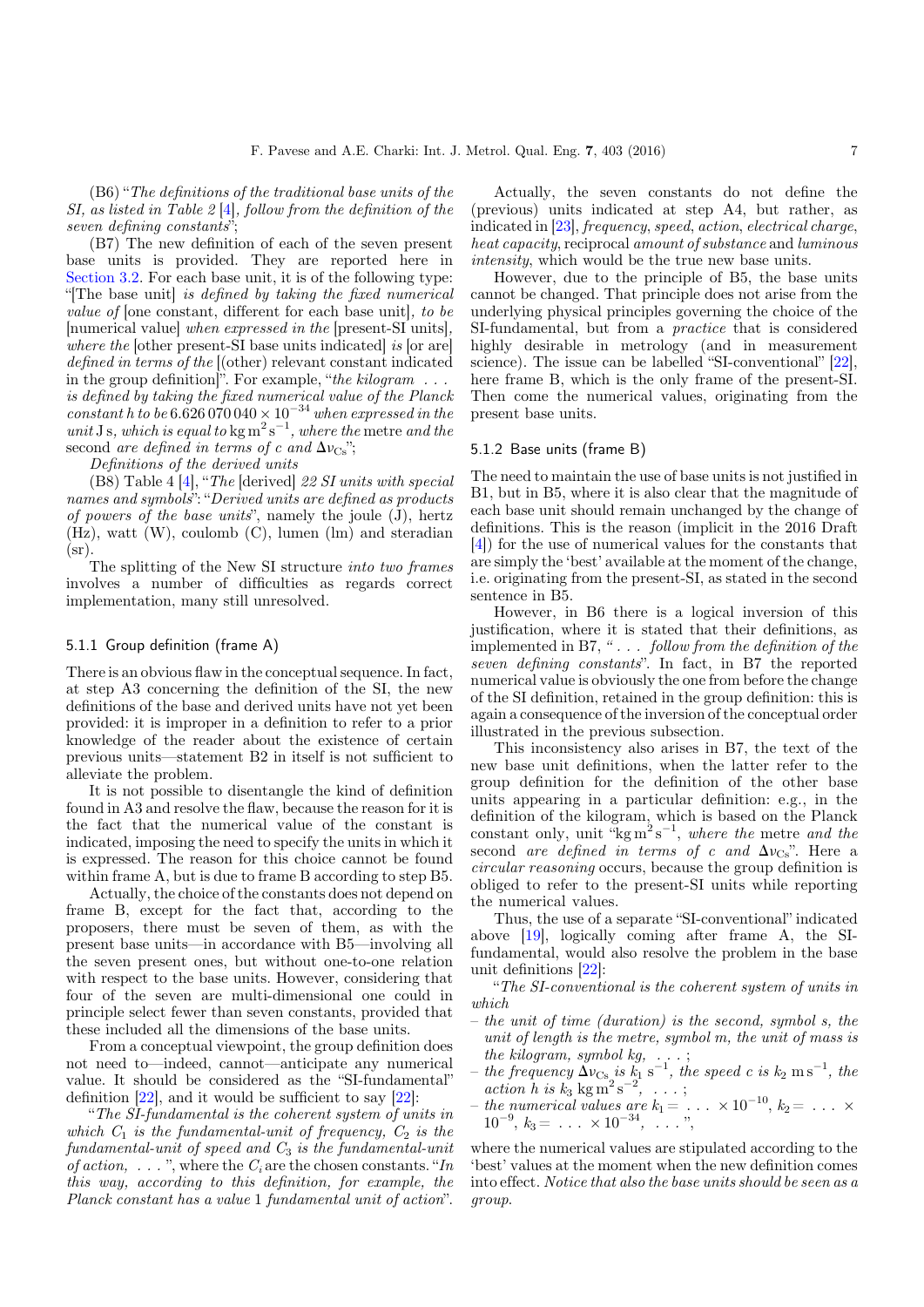<span id="page-7-0"></span>In practice, the numerical values spelled out in the CCU group-definition are the conversion factors from the "SIfundamental" to the "SI-conventional", the two distinct frames.

#### 5.1.3 What is intended for units in the SI:2018?

The Introduction in [[4\]](#page-10-0) states: "The definition of the SI units is established in terms of a set of seven defining constants. From the units of these defining constants the complete system of units can be derived. These seven defining constants are the most fundamental feature of the definition of the entire system of units". The expression "the units of these defining constants" is ambiguous: does it refer to the present SI units (e.g., present-SI "velocity" for  $c_0$ ), or to the present set of base units (e.g., present-SI "length" and "time" for  $c_0$ ), or to a New SI unit for  $c_0$ ?

In addition, the third sentence is a statement about the primacy of the definition of the group of constants (called the group-definition hereinabove). In fact, the sentence then states: "The specific constants have been identified as the best choice reflecting the previous definition of the SI based on seven base units and the progress in science", presenting the base units as the alternative way used by the previous SI definition.

According to this approach, Section 1.1—"Motivation for the use of defining constants to define the  $SI'$  [[4](#page-10-0)]—states: "the realizations are separated conceptually from the definitions", a basic statement implying that the definition does not indicate any 'definitional method' [\[4](#page-10-0)] like the previous SI, where, contrastingly, in practice "the definition and the realization" were "equivalent".

The lack of 'definitional methods', indicated as the effect of using constants in the definition, looks like one of the few (truly significant) reasons for the latter choice. However, the implementation problems are actually moved, from the realization by definitional methods to the relationship between definition and realizations, and to their link to the previous SI.

## 5.2 Concerning unit realizations, conformity and hierarchy issues of the current and future standards

A significant consequence of the above criticalities and of the lack of a satisfactory conceptual frame, is that it is not clear what the consequences are for the practitioners and the users when they need to implement the definition of the SI:2018, especially at national level or at top accuracy levels, in particular as regards the role of the two frames, the "fundamental" and the "conventional" one, both separately and in relation to each other.

## 5.2.1 Realization of the base unit definitions, metrological traceability and calibrations at the National Metrology Institutes under the SI:2018

To summarise, the new "SI definition" is said to consist of the "definition" of seven constants, but it can be "described" by means of the same present-SI "base units"—differently but equivalently defined. Section 1.2 "Implementation of

the  $SI'$  of the 2016 Brochure [\[4](#page-10-0)], states that: "The definitions of the SI units as decided by the CGPM represent the highest reference level for measurement traceability to the SI", meaning that the latter level has to be that of definition of the constants.

It follows that, to get "the highest reference level for measurement traceability", any NMI should demonstrate that it has its own reference to the relevant constants. Only this equates with having realised the definition of the SI.

By contrast with the realization of the present-SI, in the New SI the NMIs no longer have the task of realising a definitional method stated or implied by each unit definition —because the New SI does not have such a category of methods. They had so far instead to perform a realization of the definition of the constants. That means that they had so far to demonstrate that they can assume, as the correct numerical values of those constants, the stipulated ones.

A variety of methods exist to this effect, which can also change in time: "It is not limited by today's science or technology but future developments may lead to different ways of realizing units to higher accuracy. Defined in this way, there is, in principle, no limit to the accuracy with which a unit might be realized" [[4\]](#page-10-0).

However, these statements are taken from the second sentence of Section 2.2.2 of [\[4](#page-10-0)] entitled "Practical realization of SI units". The word "practical" looks misused, or at least ambiguous and unnecessary, as any user reading the first sentence of Section 2.2.2 of [\[4\]](#page-10-0) can easily understand: "The highest-level experimental methods used for the realization of units using the equations of physics are known as primary methods. The essential characteristic of a primary method is that it allows a quantity to be measured in a particular unit by using onlymeasurements of quantities that do not involve that unit. In the present formulation of the SI the basis of the definitions is different from that used previously, so new methods may be used for the practical realization of SI units". In the New SI there are only realizations *tout-court* based on experimental methods.

Instead, the term "practical" too easily recalls the kind of realizations previously called "mises en pratique", though the latter term is no longer explicitly used in the 2016 draft of the Brochure, except by saying that "descriptions of realizations are also called 'mises en pratique'" [[4\]](#page-10-0)—this statement is shown later in this section to be incorrect.

Because of that, the last sentence in Section 2.1, stating "The Consultative Committees [CC] provide the frame for establishing the equivalence of the realizations in order to harmonize the traceability world-wide" [\[4](#page-10-0)] can too easily be misunderstood as expressing the need for the CCs to establish new "mises en pratique", as they have done so far.

Thus, the above description is not only extremely confusing, but also incorrect, for two main reasons:

– In the present SI, all realizations different from those indicated in the unit definition (definitional method) were necessarily part of the "mise en pratique" of each base unit. This was then the task of the CCs following the introduction of this category of realizations, which were called "practical" just to distinguish them from the "definitional" ones of each base unit. However, this is no longer the case in the New SI, as amply illustrated hereinbefore.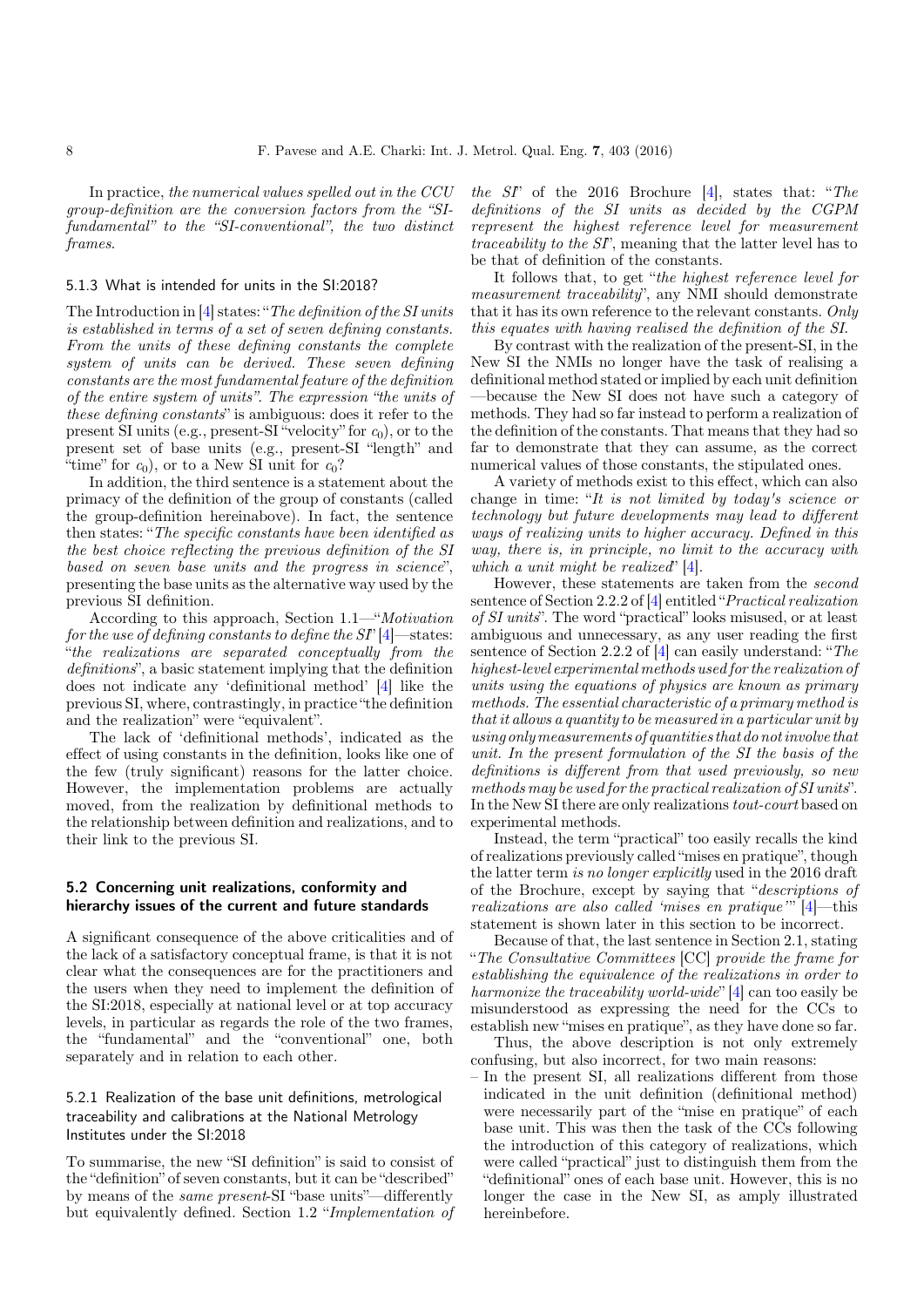– The activity of the BIPM Comités Consultatifs of the various base quantities is presently directed towards preparing the extension of the attribute "mise en pratique" to all the actual realizations of the new units.

However, under the new definition a big question mark remains presently unexplained: can the new realizations still be called mises en pratique according to the present definition of this expression? [\[15](#page-10-0)] In fact, the hierarchy [\[16](#page-10-0)] between the mises en pratique and the definitional methods vanishes due to the formal lack of the latter methods.

In addition, the different realization methods of the new definition can be subdivided into two categories:

- those called "primary methods" in [\[4](#page-10-0)]: "The highest-level experimental methods used for the realization of units using the equations of physics are known as primary methods. The essential characteristic of a primary method is that it allows a quantity to be measured in a particular unit by using only measurements of quantities that do not involve that  $unit$ ." Actually the second sentence is unnecessary: it is sufficient to say that they are 'primary' because their model includes the relevant constant(s) among the influence quantities ("using the equations of physics", e.g., the watt balance for the kilogram, acoustic gas thermometry for the kelvin), i.e., having the constant in their equation. They were the same methods used for determining the numerical values of the constants: however, in a 'realization' they will be used by assigning to the constant(s) the stipulated value(s);
- those that cannot be labelled 'primary' because they can only indirectly be related (traceable) to the realization of constants. Only this type might remain labelled realizations of a "mise en pratique", providing indirect consistency with the relevant constant(s) (e.g., with the aid of the lattice spacing of a single crystal of highly enriched 28Si for the kilogram; the ITS-90 Scale for the kelvin).

Do both categories (1) and (2) have the same status of realization methods? Probably yes. Can all still be called "mise en pratique"? Probably not—in all instances, they should all be promulgated by the CIPM, like the mises en pratique, not by the CGPM.

Without definitional methods, and without actual official explanation about how this can be worked out, one has to assume that any procedure is applicable for any method that is demonstrated to have the capability to provide a numerical value compatible with that stipulated for the relevant constant $(s)$ , meaning that it is "metrologically compatible" [\[6](#page-10-0)] with the one(s) stipulated, i.e. whose uncertainty interval contains the stipulated value. The uncertainty interval does not need to have the narrowest width of the top experiments, but must be compatible with an uncertainty sufficient to that country.

It means that one has to understand that the lack of a definitional method does not mean full freedom in choosing a method, because not all will comply with the new definition. The methods and their procedures, to be compliant, need:

– to be traceable to the relevant constant(s);

– to "realise the stipulated value", i.e. the correct magnitude of the unit (within the non-uniqueness of the methods).

[Table 1](#page-4-0) summarises the metrological ladder. The column "Present SI" is taken from [\[16](#page-10-0)].

Hints to cast light on this issue are not presently found in official documents: the documents should instead clarify, at least, that:

- this should mean that not all methods presently known are potentially able to realise a unit in a way that is necessarily fit for an intended use;
- there should be a conceptual difference between those methods that explicitly contain, among their model quantities, the relevant constant(s) (the type reported in step  $-2$  of [Tab. 1\)](#page-4-0), and the methods that do not, but that are traceable to the constant(s)' value(s) (the type reported in step  $-3$  of [Tab. 1](#page-4-0));
- the two types above should not be confounded in a single set, because only the methods in step  $-2$  can be considered equivalent to a definitional method, while only those in step  $-3$  constitute a mise en pratique under the current meaning [\[3](#page-10-0)];
- methods in step  $-2$  of [Table 1](#page-4-0) can only be those that are considered—or are presently used—for obtaining a numerical value of the constant(s).

This fact changes in many respects the duties of the National Metrology Institutes (NMI) wanting to realise independently their own National standards of the base units, as discussed extensively in [\[16](#page-10-0)]. Basically, since at the top of the metrological traceability pyramid there are (only) the very definitions of the units, this would require each NMI to provide its own determination of all the relevant constants, as the only means to demonstrate that its chain of standards comply with the condition set by the definitions.

However, should the new definitions become "immaterial", how could a transfer standard be available that could be "calibrated" at (B) and used at (A)? Certainly not under the definition of "calibration" in VIM clause 2.39 in [[6\]](#page-10-0). The only solution might seem to rely on one of the 'old fashioned' standards included in the previous mise en pratique. However, as already pointed out, the issue here is not necessarily about getting a smaller uncertainty, but the fact that what is transferred by (B) to (A) would not comply with the very definition of the unit, but would be only a proxy. The very definition of the constant-based units looks to be possibly not able to be propagated among laboratories. Are people to be expected to explain what could be a mass standard "calibrated" in order to ensure metrological traceability to exactly the value  $6.626070040 \times 10^{-34}$  J s with an uncertainty of  $10^{-41}$  J s? Or, for a unit requiring a scale, how a calibrated thermometer could be considered traceable to a stipulated numerical value of the Boltzmann constant—and, at the same time, of the Planck constant and of  $\Delta v_{\text{Cs}}$ ?

## 5.2.2 The hierarchical issue in the Metre Convention and in the SI:2018 proposed formulation

The issues in the previous section bring to the forefront another problem, not strictly scientific, but certainly of basic importance in the metrological frame: what will happen to the absence of hierarchy between the NMIs that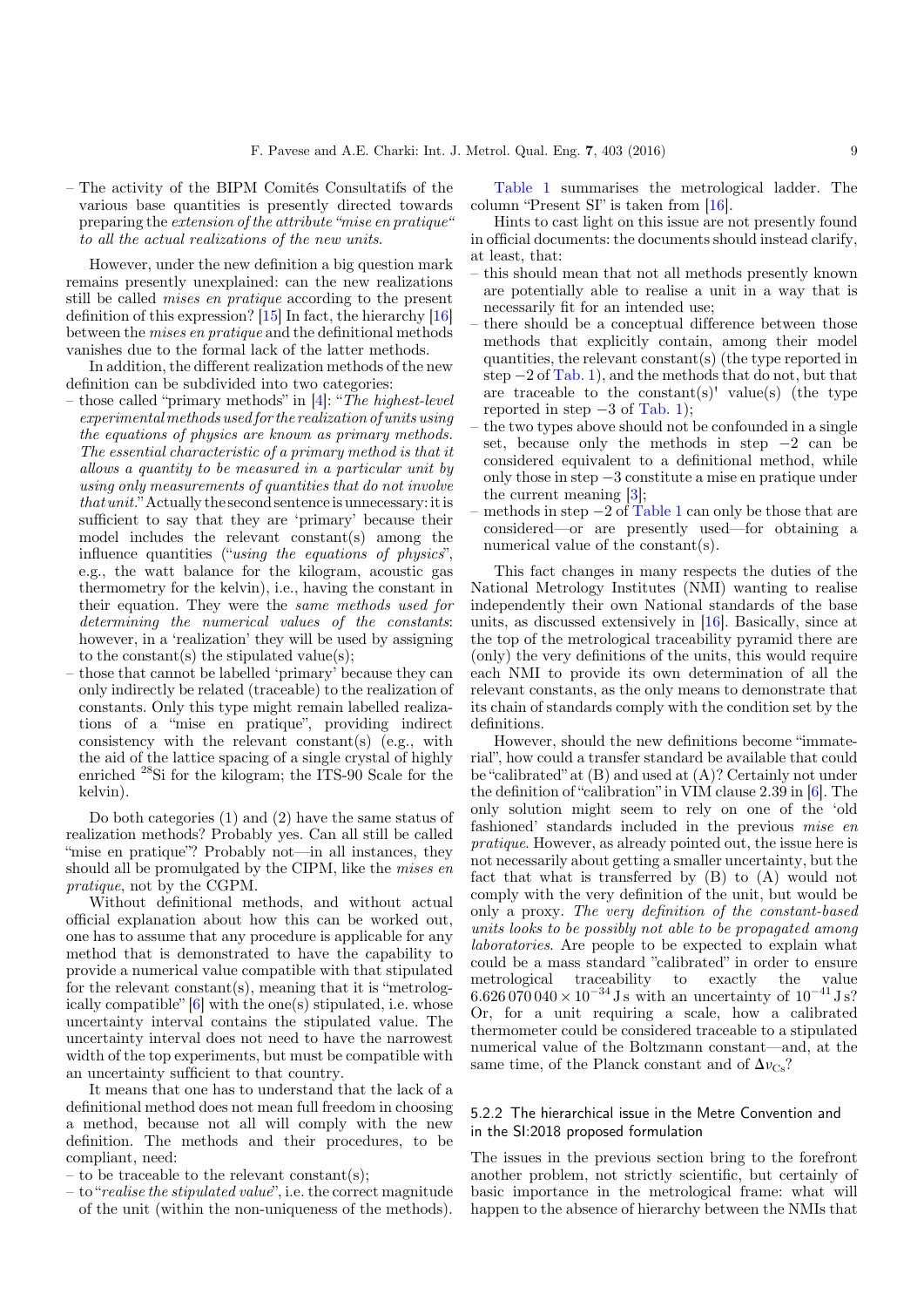<span id="page-9-0"></span>the Metre Convention ensures to those countries choosing to avoid dependence on another country for particular measurement units, namely the base units? The issue is illustrated in [\[16](#page-10-0)], where also the different meaning of hierarchy in metrology is summarised in [Table 1](#page-4-0): in the present paper, hierarchy means that a country does depend on the standards of another country for its primary standards of particular measurement units, more specifically the base units. There is a basic difference in the metrological ladder that establishes the hierarchy among the different realization methods between the present SI and the New SI, summarised here in [Table 1.](#page-4-0)

In the present SI, every country is, in principle, enabled to make its own standards, i.e., to realise "step 0", the realization of the definition by using the definitional method.

This problem was also there from 1983, when the type (c) definition was introduced for length. Actually, the definition (of the EUD type) does not explicitly say that it refers to the fundamental constant  $c_0$ , and in fact it does not specify the quantity "velocity": the number 299 792 458is not a speed but refers to a "time interval": thus, in principle, a different stipulation could follow later. These subtleties are important in a definition. However, the current practice, since then, has considered that  $c_0$  was stipulated and that no more measurements of  $c_0$  were possible. Actually none are available after that date. In addition, steps  $0$  and  $-1$  were confused when defining the mise en pratique.

At present, a hierarchy involves the mises en pratique as the second step of the pyramid below the unit definition [\(Tab. 1\)](#page-4-0). Quoting from [[16\]](#page-10-0), using the mise en pratique of the metre as an example: "the mise en pratique lists the very definition of the metre as the allowed method  $(a)$  [the definition of the unit]. It is very possible—even, one would say, normal—that a definition can be directly implemented in practice. However, this fact should not be taken as implying that the other methods included in the mise en pratique are hierarchically at the same level of the definition of the unit, the latter being unique".

In the proposed New SI, at the top step of the hierarchical ladder one should, in view of the lack of definitional methods, demonstrate instead compliance with the condition of being able to obtain the value compatible with the stipulated one for each relevant constant (step 0). Then come the *primary* methods, which are directly traceable to the constants (step  $-1$ ), while the term "mise en pratique" can only apply to standards of step  $-2$ .

In addition, with the proposed new definitions for the base units as they presently stand, it is true that the present standards can still be used, at least initially, without needing any change: they do conform to the new definition. However, the new definition introduces two new steps above the mises en pratique (see [Tab. 1\)](#page-4-0), and so still requires each NMI to provide facts to support evidence of metrological traceability up to the level of the new definitions, for any units that an NMI intends to realise nationally. From the point of view of the hierarchy, this means that every country wishing to be classified at the top of the hierarchical ladder for a specific base unit should have implemented one of the methods at step  $-1$  of the ladder (if not step 0), for

example for mass, the watt balance. In other words, this would imply a mandatory metrological need for future direct realizations of (some of) those constants at NMIlevel [\[16](#page-10-0)].

That is a basic change, since only a handful of NMIs in the entire world would be likely to be able to stay at the top of the hierarchy.

This fact has already been raised in [[24\]](#page-10-0) as a "loss of accreditation". The issue is probably the most sensitive difficulty to resolve in order to progress toward the widest acceptance of the SI:2018, and needs be clarified.

## 6 Conclusions

The present CCU 2016 draft of the 9th Brochure can be considered an advancement in terms of correctness with respect to the 2013 draft, having incorporated several comments and reasonings consistently suggested in that period of time in published and in submitted papers.

However, there are still many issues that still have not yet been spelled out correctly (or at least not clearly enough), and a great many issues that have been addressed where ambiguity remains.

In general, a reader—even an informed one—finds herself helpless to understand the actual intention of the CCU, and at a loss as to how to read the New SI, especially with respect to the implementation for users. Many of the "illustrations" contained in this Draft (more could have been cited) tend towards doubt. The SI Brochure is stated to be "a CIPM document requested by the CGPM". This means that, should it not be adequately instructive (the CCU also drafts a CGPM Resolution, then approved by the CIPM, to be approved by the CGPM as the final formal decision), one might wonder how the CGPM can discuss an issue for which no informative document is supplied by the BIPM.

In this respect, the intention of this paper was to fill in some of the information gaps, concentrating quite naturally on features and issues (from [Sect. 4\)](#page-5-0) that are today still considered to be contentious within part of the metrological community, but that are not necessarily easy to find in the open literature or official documents: for example, what in this paper has been called the two "frames" (constants and base units), whose interrelation and reciprocal hierarchy is far from clear, though this affects one of the basic needs of any user—understanding his duties. To cite another example, a third basic metrological principle—the internal degree of consistency of the units of a set of inter-related quantities—in addition to the lack of definitional methods and to the continuity of the units through the changes in definition, is presently not tackled at all in official documents.

# References

- 1. <http://www.bipm.org/en/measurement-units/history-si/> [20 June 2016]
- 2. [http://www.bipm.org/en/worldwide-metrology/metre-con](http://www.bipm.org/en/worldwide-metrology/metre-convention/) [vention/](http://www.bipm.org/en/worldwide-metrology/metre-convention/) [30 May 2016]